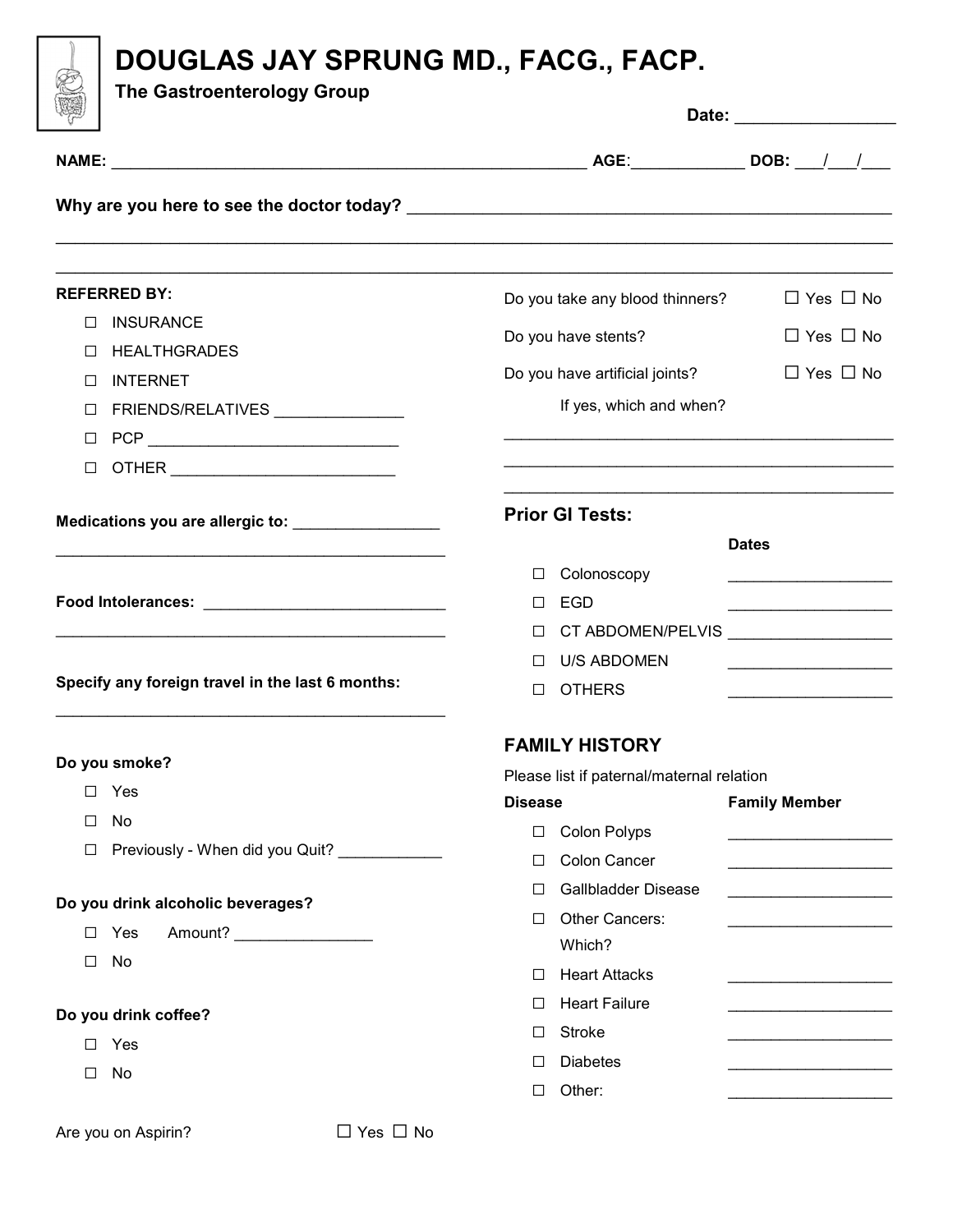### SURGERY AND HOSPITALIZATIONS REVIEW:

List all Hospitalizations, Operations and Injuries in the last 10 years

| <b>YEAR</b> | <b>REASON</b> | <b>HOSPITAL</b> |
|-------------|---------------|-----------------|
|             |               |                 |
|             |               |                 |
|             |               |                 |
|             |               |                 |
|             |               |                 |
|             |               |                 |
|             |               |                 |
|             |               |                 |
|             |               |                 |
|             |               |                 |
|             |               |                 |
|             |               |                 |
|             |               |                 |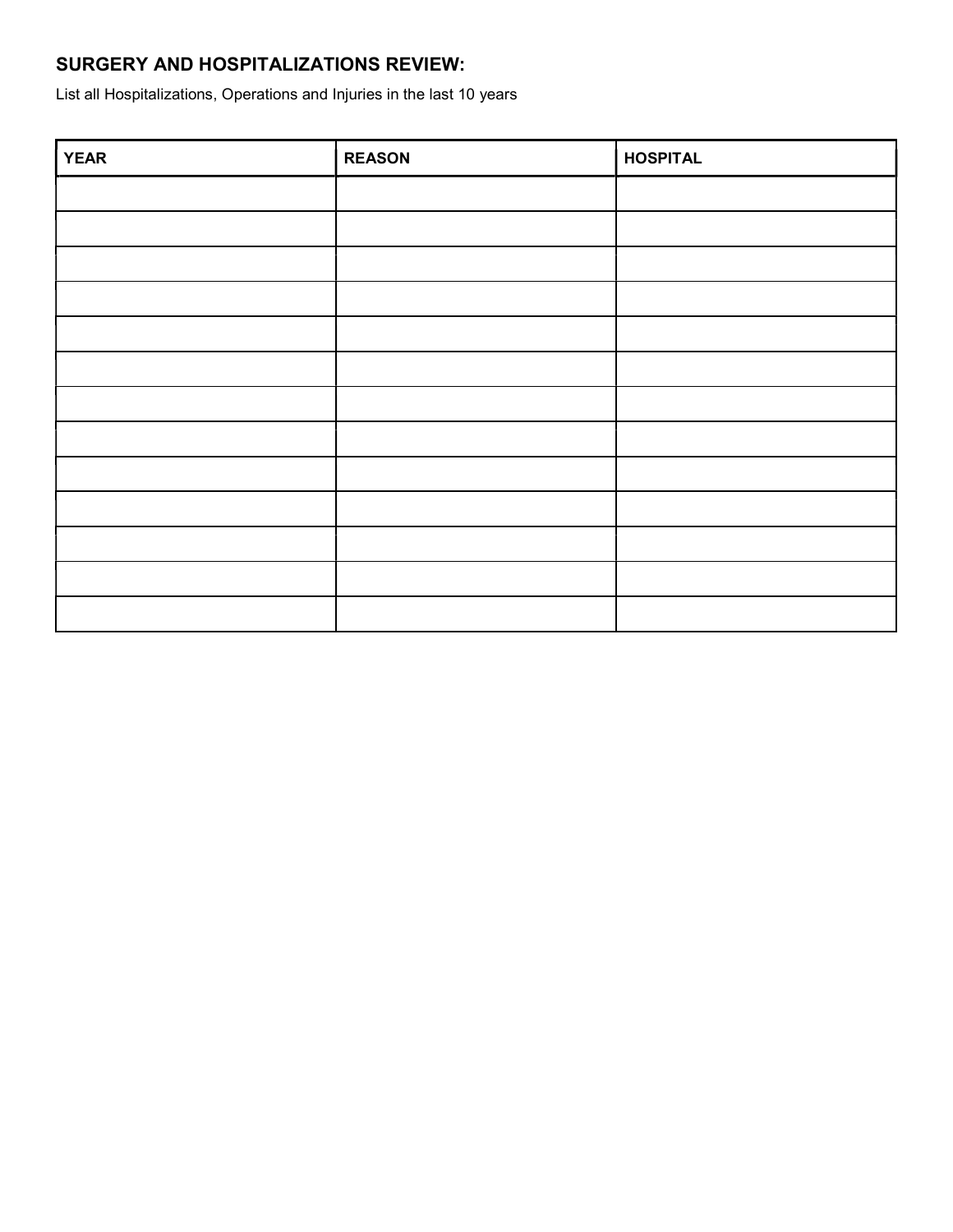DOUGLAS JAY SPRUNG MD., FACG., FACP.



The Gastroenterology Group

Patient Name: \_\_\_\_\_\_\_\_\_\_\_\_\_\_\_\_\_\_\_\_\_\_\_\_\_\_\_\_\_\_\_\_\_\_\_\_\_\_\_\_\_\_\_\_\_\_\_\_\_\_\_\_\_\_\_\_\_\_\_ Date: \_\_\_\_\_\_\_\_\_\_\_\_\_\_\_\_\_\_\_\_

# MEDICATION LIST

| <b>PRESCRIPTIONS</b> |                    |                   |  |  |  |  |
|----------------------|--------------------|-------------------|--|--|--|--|
| <b>MEDICATION</b>    | DOSAGE OR STRENGTH | TIMES TAKEN DAILY |  |  |  |  |
|                      |                    |                   |  |  |  |  |
|                      |                    |                   |  |  |  |  |
|                      |                    |                   |  |  |  |  |
|                      |                    |                   |  |  |  |  |
|                      |                    |                   |  |  |  |  |
|                      |                    |                   |  |  |  |  |
|                      |                    |                   |  |  |  |  |
|                      |                    |                   |  |  |  |  |
|                      |                    |                   |  |  |  |  |
|                      |                    |                   |  |  |  |  |
|                      |                    |                   |  |  |  |  |
|                      |                    |                   |  |  |  |  |
|                      |                    |                   |  |  |  |  |
|                      |                    |                   |  |  |  |  |
|                      |                    |                   |  |  |  |  |

| <b>OVER THE COUNTER MEDICATIONS / VITAMINS / SUPPLEMENTS / HERBS</b> |  |  |  |  |
|----------------------------------------------------------------------|--|--|--|--|
|                                                                      |  |  |  |  |
|                                                                      |  |  |  |  |
|                                                                      |  |  |  |  |
|                                                                      |  |  |  |  |
|                                                                      |  |  |  |  |
|                                                                      |  |  |  |  |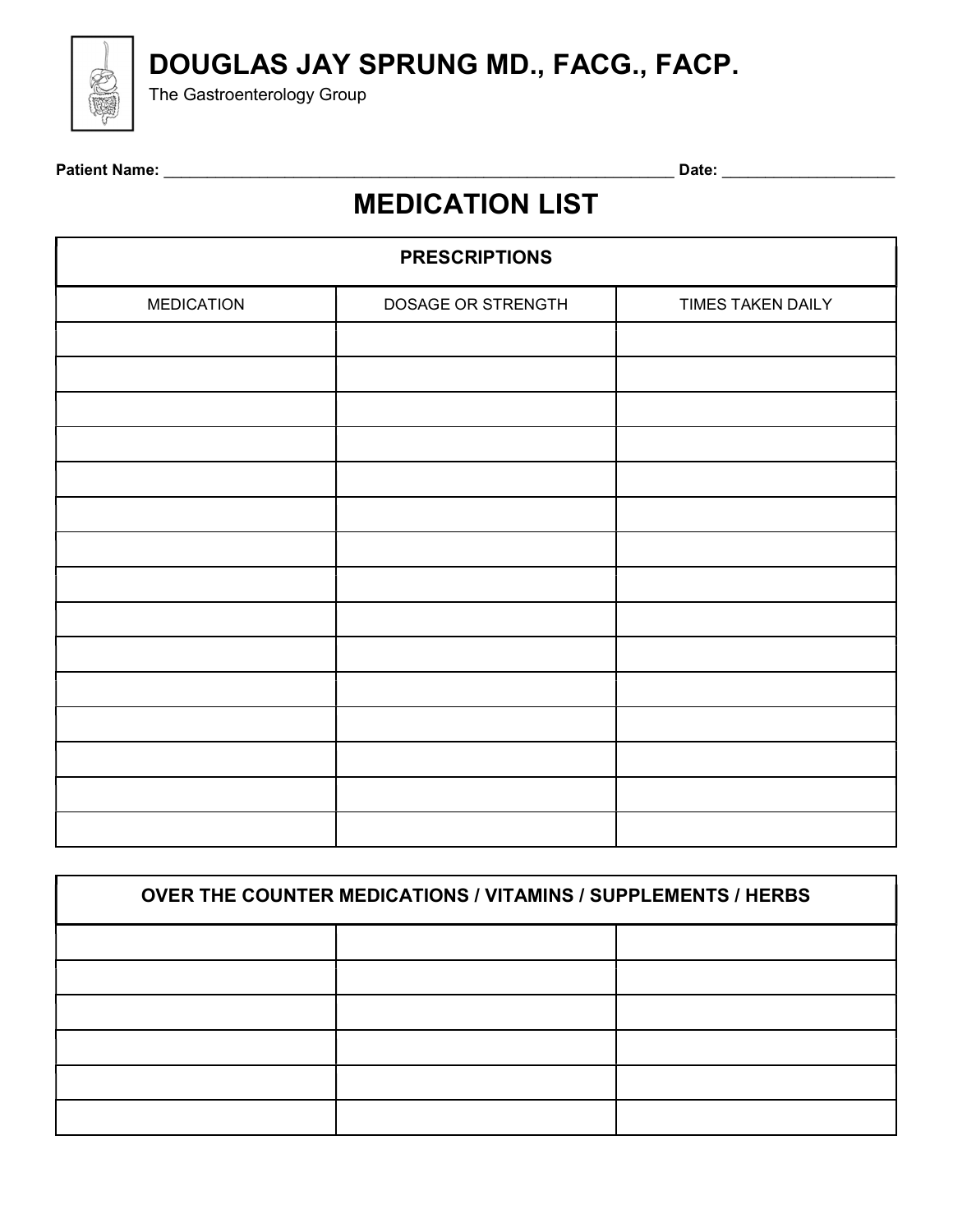#### PAST MEDICAL HISTORY: Place an ( X ) in the box in front of a past problem.

| Hypertension                   | Jaundice               |  | <b>Genital Herpes</b>           | Anemia               |
|--------------------------------|------------------------|--|---------------------------------|----------------------|
| <b>Heart Attacks</b>           | Cancer (               |  | <b>Nervous Disorders</b>        | Arthritis            |
| <b>Heart Failure</b>           | Asthma                 |  | Epilepsy                        | <b>Phlebitis</b>     |
| Angina                         | Emphysema              |  | Depression                      | <b>Diabetes</b>      |
| <b>Ulcers Gastric/Duodenal</b> | <b>Rheumatic Fever</b> |  | Glaucoma                        | <b>Kidney Stones</b> |
| <b>Tuberculosis</b>            | Stroke                 |  | <b>Urinary Tract Infections</b> | Colitis              |
| Liver Disease                  | Syphilis               |  | Colitis                         | Hepatitis            |
| Gonorrhea                      | Pneumonia              |  | <b>Colon Polyps</b>             | <b>Colon Cancer</b>  |

#### SYSTEM REVIEW: Place an ( X ) in the box in front of the past problems.

| Poor Appetite          | <b>Nose Bleeds</b>           | <b>Difficulty Swallowing</b> |
|------------------------|------------------------------|------------------------------|
| <b>Weight Loss</b>     | Hoarseness                   | Heartburn                    |
| Weight Gain            | Sinus Trouble                | Indigestion                  |
| <b>Thyroid Disease</b> | Ear Infections               | Vomiting                     |
| Fatigue                | <b>Frequent Cough</b>        | Nausea                       |
| Weakness               | Wheezing                     | Stomach Pain                 |
| Fever/Chills           | Sputum                       | Diarrhea                     |
| Poor Concentration     | Shortness of Breath          | Constipation                 |
| Poor Memory            | Cough up Blood               | <b>Blood in Stools</b>       |
| Headaches              | <b>Tuberculosis Exposure</b> | <b>Vomiting Blood</b>        |
| Convulsions            | Palpitations                 | <b>Bloating</b>              |
| Loss of Consciousness  | <b>Heart Murmur</b>          | Belching                     |
| Paralysis              | <b>Enlarged Heart</b>        | Flatulence (Gas)             |
| <b>Numbness</b>        | <b>Ankle Swelling</b>        | <b>Rectal Pain</b>           |
| <b>Backaches</b>       | <b>Chest Pain</b>            | Mucus in Stools              |
| Muscle Weakness        | Leg Cramps                   | Hemorrhoids                  |
| Muscle Pain            | Varicose Veins               | Change in Bowel Habits       |
| Muscle Spasms          | Gout                         | <b>HIV</b>                   |
| <b>AIDS</b>            |                              |                              |

AUTHORIZATION TO RELEASE OR USE INFORMATION FOR TREATMENT, PAYMENT, OR HEALTH CARE OPERATIONS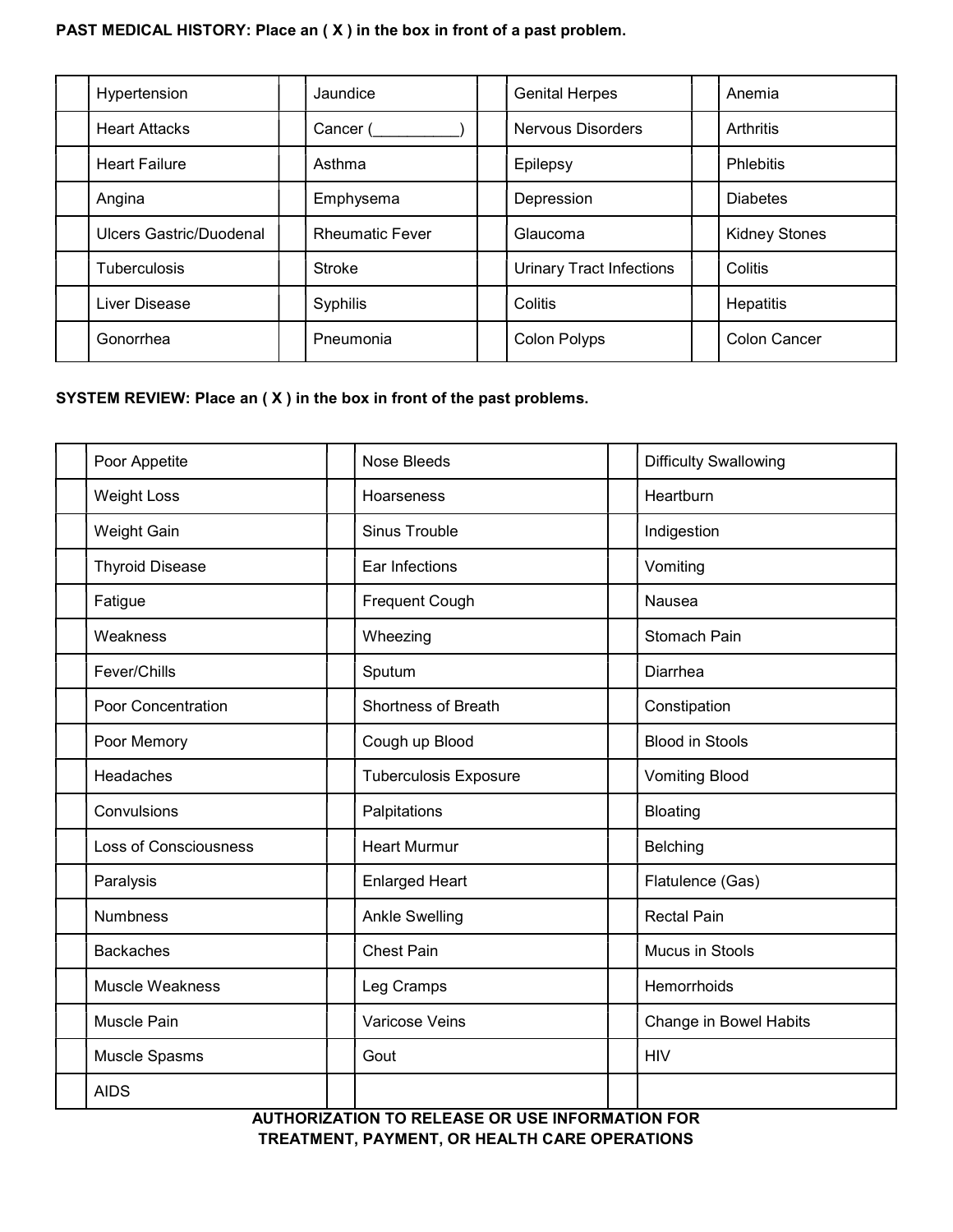I hereby authorize the release or use of my protected health information ("PHI") and medical record information by The Gastroenterology Group (the "Practice") in order to carry out treatment, payment, or health care operations. These disclosures may be by phone, mail, fax or electronic transmission. You should review the Practice's Notice of Privacy Practices for a more complete description of the potential release and use of such information, and you have the right to review such Notice prior to signing this Consent Form.

If you allow a third party other than our practice physician or staff to be in the exam room while our physician or staff is examining your or discussing your care, treatment or medical condition with you, by signing this Consent form you are consenting to the disclosure of your PHI to that third party.

We reserve the right to change the terms of its Notice of Privacy Practices at any time. If we do make changes to the terms of its Notice of Privacy Practices, you may obtain a copy of the revised Notice.

You retain the right to request that we further restrict how your protected health information is released or used to carry out treatment, payment, or health care operations. Our practice is not required to agree to such requested restrictions; however, if we do agree to your requested restriction(s), such restrictions are then binding on the Practice.

#### I acknowledge and agree that the Practice may disclose my protected health information and medical record information to the following individuals: (please initial line and write in name of individual)

| Spouse | Parent         |
|--------|----------------|
| Child  | Legal Guardian |
| Other  | Other          |

#### I agree that the Practice may also disclose the following types of information contained in my medical record (please initial the appropriate categories listed below):

| HIV/AIDS Information                                                |
|---------------------------------------------------------------------|
| Mental Health Information                                           |
| Substance Abuse Information                                         |
| Sexually Transmitted Disease Information                            |
| If Patient is under the age of eighteen (18), Pregnancy Information |
|                                                                     |

#### I agree and consent to the Practice releasing information to me in the following alternative manner(s) (please initial the appropriate spaces below):

Via mail & telephone entitled a Via email address and a via mail of the Via email address and a via the Via email address and a via the Via email address and a via the Via email address and a via the Via email address and

\_\_\_\_\_\_\_\_ Text

At all times, you retain the right to revoke the consent. Such revocation must be submitted to the Practice in writing. The revocation shall be effective except to the extent that the Practice has already taken action based on the prior Consent. The Practice may refuse to treat you if you (or an authorized representative) do not sign this Consent Form. If you (or authorized representative) sign this Consent and then revoke it, the Practice has the right to refuse to provide further treatment to you as of the time of revocation (except to the extent that the Practice is required by law to treat individuals).

I have read and understand the information in this consent. I am the patient or the authorized party to act on behalf of the patient to sign this document verifying consent to the above terms. By signing below, I acknowledge and agree to the above conditions.

| Date<br>Signature of Patient/authorized representative |  |
|--------------------------------------------------------|--|
|--------------------------------------------------------|--|

Print Name \_\_\_\_\_\_\_\_\_\_\_\_\_\_\_\_\_\_\_\_\_\_\_\_\_\_\_\_\_\_\_\_\_\_\_\_\_\_\_\_\_\_\_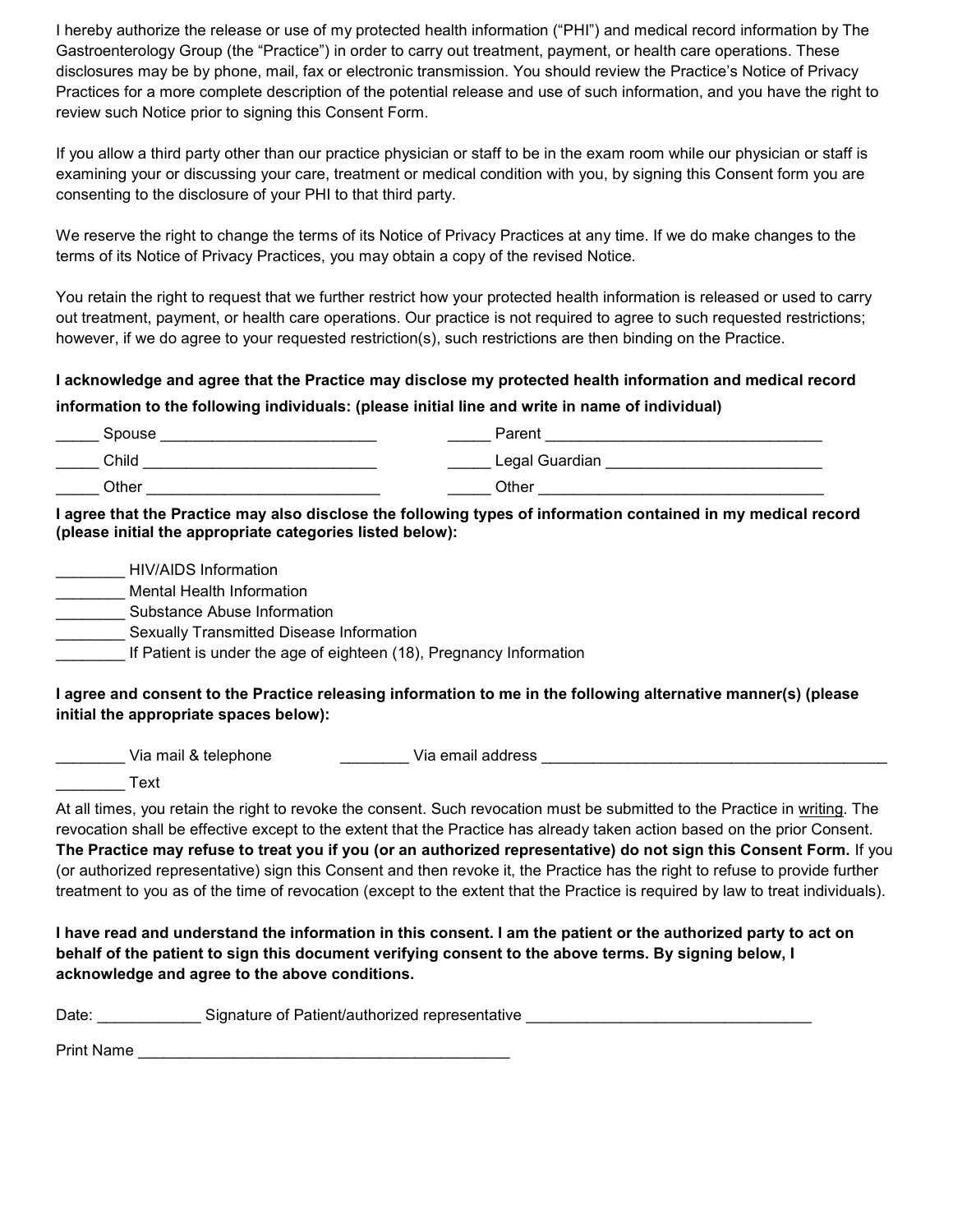

# The **Gastroenterology** Group

## ACKNOWLEDGEMENT FORM

Our notice of Privacy Practices provides information about how we may use and release protected health information about you. You have the right to review our Notice before signing this form. As provided in our Notice, the terms of our Notice may change. If we change our Notice, you may obtain a revised copy by writing our practice or requesting a copy from our front desk staff.

You have the right to request that we restrict how protected health information about you is used or released for treatment, payment or health care operations. We are not required to agree to this restriction, but if we do, we are bound by our agreement.

By signing this form, you consent to our use and release of protected health information about you for treatment, payment and health care operations as described in our Notice. You have the right to revoke this consent, in writing, except where we have already made releases in reliance on your prior consent.

| <b>Patient Name</b> |  |
|---------------------|--|
| (Print)             |  |
| (Signature)         |  |
| Date:               |  |
| <b>Witness:</b>     |  |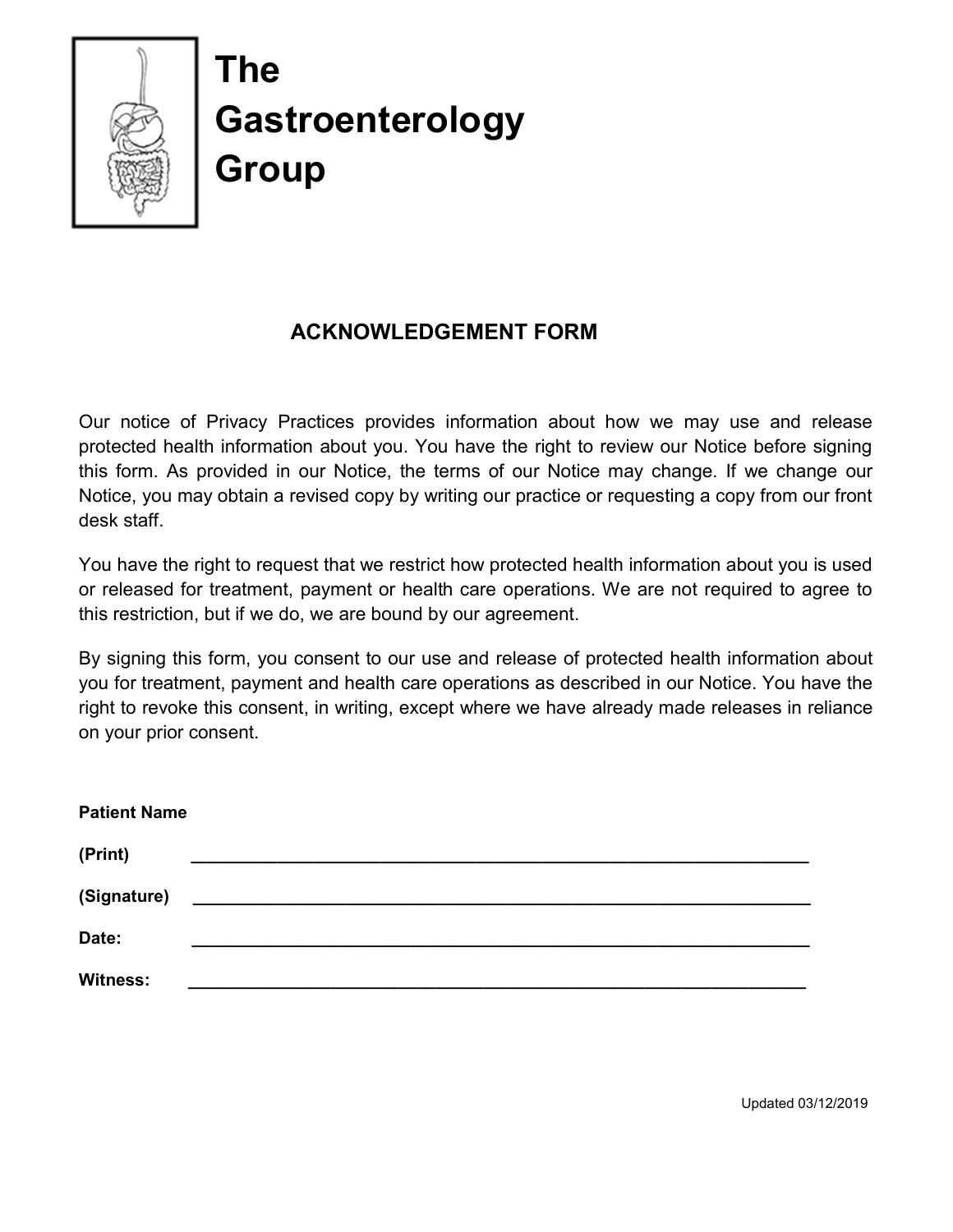

The **Gastroenterology** Group

I UNDERSTAND THAT IF I DO NOT SHOW, RESCHEDULE, OR CANCEL MY APPOINTMENT WITHOUT 24 HOURS NOTICE, I WILL BE RESPONSIBLE FOR A CHARGE OF \$40.00. IN ADDITION, IF I AM 15 MINUTES OR MORE LATE I WILL BE MARKED AS A NO SHOW.

 $\overline{\phantom{a}}$  ,  $\overline{\phantom{a}}$  ,  $\overline{\phantom{a}}$  ,  $\overline{\phantom{a}}$  ,  $\overline{\phantom{a}}$  ,  $\overline{\phantom{a}}$  ,  $\overline{\phantom{a}}$  ,  $\overline{\phantom{a}}$  ,  $\overline{\phantom{a}}$  ,  $\overline{\phantom{a}}$  ,  $\overline{\phantom{a}}$  ,  $\overline{\phantom{a}}$  ,  $\overline{\phantom{a}}$  ,  $\overline{\phantom{a}}$  ,  $\overline{\phantom{a}}$  ,  $\overline{\phantom{a}}$ 

 $\overline{\phantom{a}}$  , and the contract of the contract of the contract of the contract of the contract of the contract of the contract of the contract of the contract of the contract of the contract of the contract of the contrac

 $\overline{\phantom{a}}$  ,  $\overline{\phantom{a}}$  ,  $\overline{\phantom{a}}$  ,  $\overline{\phantom{a}}$  ,  $\overline{\phantom{a}}$  ,  $\overline{\phantom{a}}$  ,  $\overline{\phantom{a}}$  ,  $\overline{\phantom{a}}$  ,  $\overline{\phantom{a}}$  ,  $\overline{\phantom{a}}$  ,  $\overline{\phantom{a}}$  ,  $\overline{\phantom{a}}$  ,  $\overline{\phantom{a}}$  ,  $\overline{\phantom{a}}$  ,  $\overline{\phantom{a}}$  ,  $\overline{\phantom{a}}$ 

Print Name

Patient Signature

Date



Updated 03/12/2019